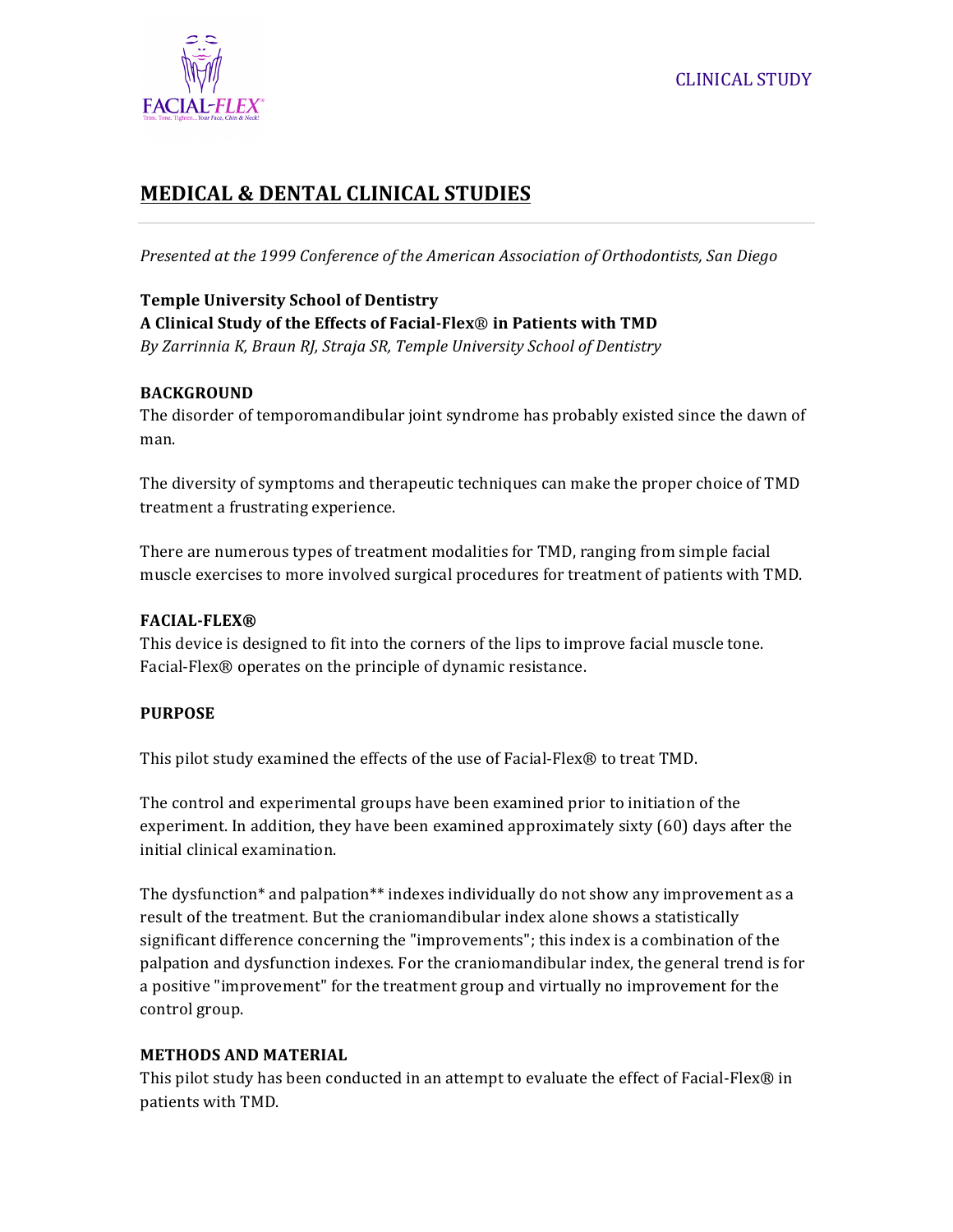

Seventeen female subjects participated in this pilot study. The subjects were divided into two groups: (a) the control group and  $(b)$  the experimental group (treatment group). The control group consisted of eight  $(8)$  subjects and the experimental group consisted of nine (9) subjects. Subjects were randomly assigned to either group (a) or (b).

In this pilot study the Friction and Schiffman Craniomandibular index was used to evaluate the effects of the use of Facial-Flex® in relieving the symptoms of TMD.

Future investigations should include a larger sample and imaging of TMJ. Until additional investigations have been carried out, one cannot recommend the use of Facial-Flex® for patients with TMD.

*\* Dysfunction index is obtained by clinical examination of the 1) mandibular movement 2) TMJ noise and 3) TMJ capsule palpation* 

*\*\* Palpation index is obtained by clinical examination of the 1) extraoral palpation 2) intraoral palpation and 3) neck muscle palpation* 

**Temple University School of Dentistry A Clinical Study of the Effects of Facial-Flex® in Patients with TMD** *By Drs. R. Braun and K. Zarrinnia*

The authors tested two groups of female patients with TMD to evaluate the benefits of using the Facial-Flex® exerciser over a 60-day period. One group used the device twice a day and a control group did not use it.

Two tests were used to evaluate the patients' condition: one, the Dysfunction Index, DI, obtained by clinical examination of mandibular movement, TMJ noise and TMJ capsule palpation, and the other, the Palpation Index, PI, obtained by clinical examination/palpation of the extraoral and intraoral muscles. The Craniomandibular Index, CMI, combines the Dysfunction and Palpation Indexes by the formula CMI=DI+PI/2.

The report lists individual DI and PI figures for all patients before and after the 60-day test period. However, the Craniomandibular CMI figures have not been calculated and tabulated even though the authors conclude, "the CMI alone shows a statistically significant difference concerning the improvements exhibited by the two groups as a result of the treatment." The tables that follow include both individual and average Craniomandibular Index figures. The average CMI figures are compared below for both groups before and after the 60-day test.

Improvement as measured by change in average CMI showed the control group improved by 11.8% while the experimental group improved by 41.8%.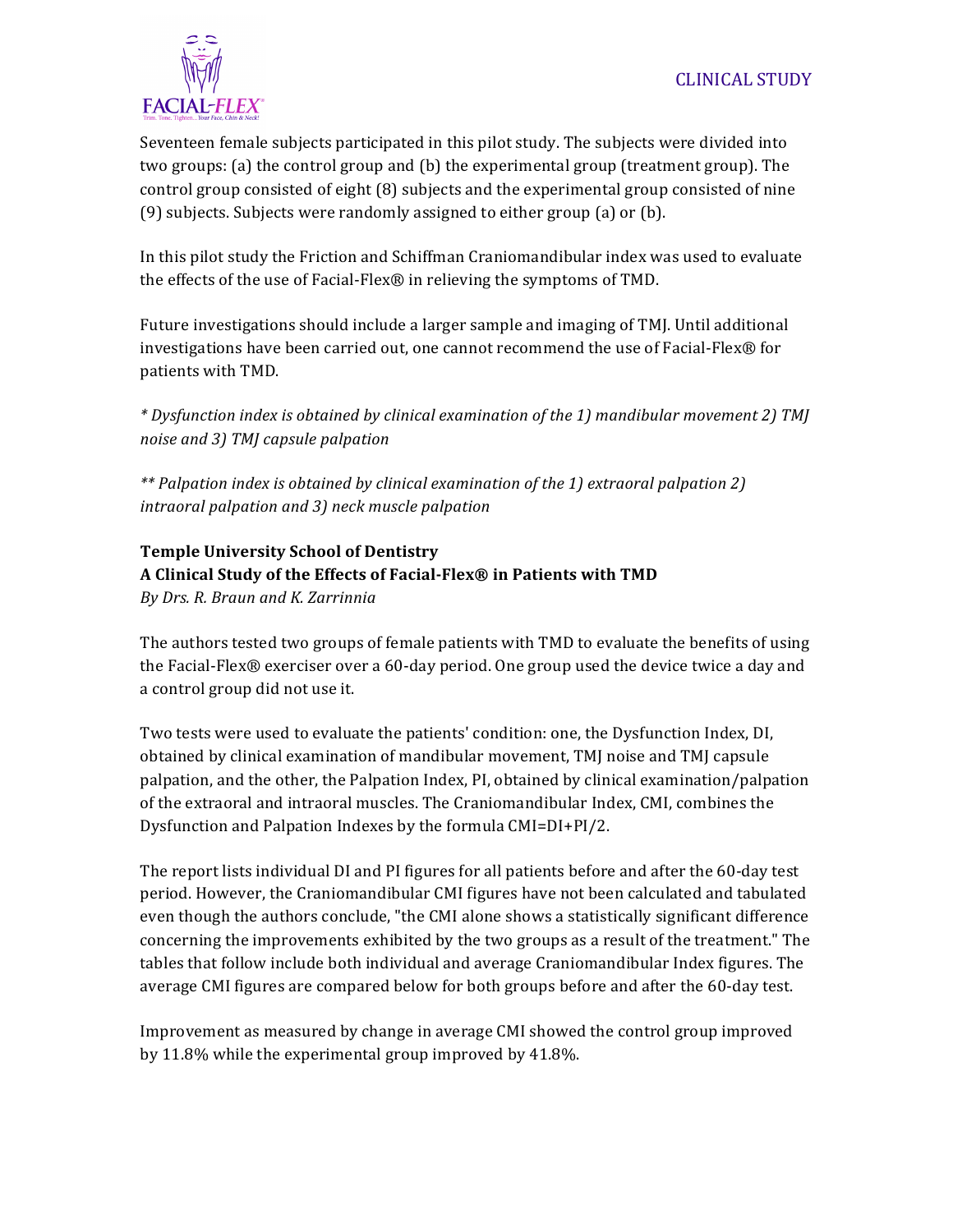

|              | <b>Control Group</b> | <b>Experimental Group</b> |
|--------------|----------------------|---------------------------|
| Initial Exam | 7.37                 | 9.31                      |
| Final Exam   | 6.50                 | 5.42                      |
| CMI change   | $.87(11.8\%)$        | $3.89(41.8\%)$            |

Post-Evaluation by:

James B. Godshalk, B.S.

Chemical Engineering 

University of Pennsylvania

January 11, 2000

#### **Plastic and Reconstructive Surgery Journal** Lip Service for the Stiff Upper Lip

*By Barry M. Zide, M.D., James P. Bradley, M.D., Michael T. Longaker, M.D.*

## **ABSTRACT**

Lip augmentation procedures can restore volume and shape to the aging, thin upper lip, but some patients may develop problematic lip tightness. This stiff upper lip is manifested by a restricted smile and a dynamic central upper lip. We have had success in treating post-reconstruction and post-augmentation stiff upper lip with a therapeutic device and treatment regimen. This therapy alleviated tightness and inability to smile. Also, the change in lip commissure-to-commissure distance in repose and when smiling improved after treatment.

PLASTIC & RECONSTRUCTIVE SURGERY 2000;105:1154-1158 Copyright  $\odot$  2000 American Society of Plastic Surgeons. All rights reserved Published by Lippincott Williams & Wilkins

Reprinted with permission from the Institute of Reconstructive Plastic Surgery at New York University Medical Ctr. in the Plastic and Reconstructive Surgery Journal (Facial-Flex<sup>®</sup> is the therapeutic device and treatment regimen noted in the *publication)*

**University of Maryland Interim Report for Facial-Flex**® **Corporation**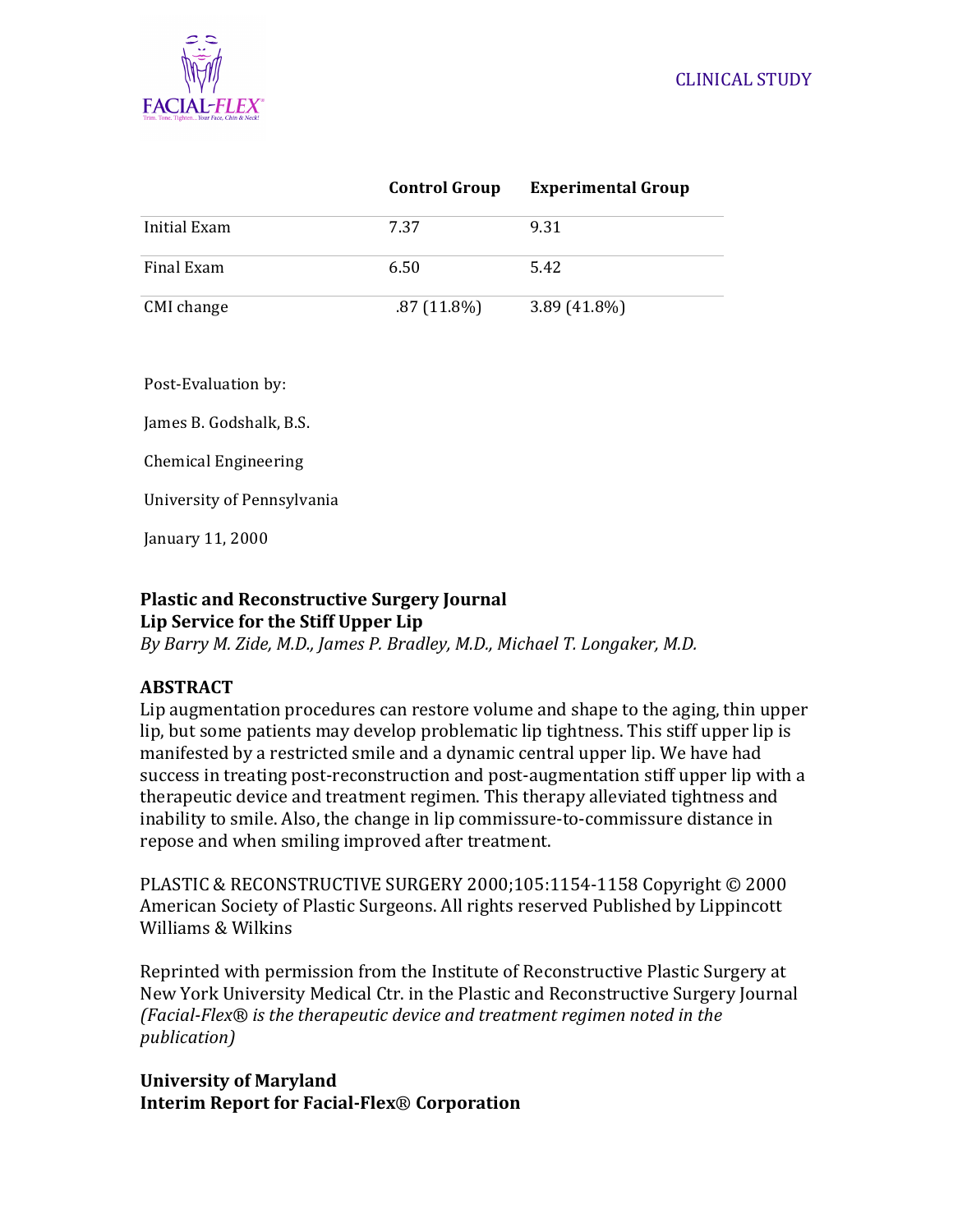

*By Edward G. Grace, D.D.S., M.A. University of Maryland February 11, 2001*

## **INTRODUCTION**

A study of the Facial-Flex® device called the Bite Assist Exerciser or BAE was begun in late June 2000 and the last data collection was performed in January of 2001. The purpose of the study was to evaluate the clinical performance of the BAE and validate that it performs as intended, which is to reduce muscle tension and increase muscle strength and muscle tone in patients with muscle dysfunction and/or muscle pain, associated with specific Temporomandibular Joint Disorders (TMD). The muscles usually affected adversely in most TMD patients are the muscles of mastication, which include the ptyergoids, masseters and temporalis muscles. These are the same muscles that have been shown in earlier studies to be positively affected by the use of the BAE exercise device.

## **CONCLUSIONS**

The BAE was shown to be a safe, simple and efficient method of muscular exercise for TMD patients with a variety of diagnoses which included some form of muscular dysfunction. 

## **DISCUSSION**

The BAE was found to be a clinically useful device by both patients and dentists. Statistically no difference could be found between the groups, but trends toward efficacy of the BAE were detected. It may be useful in future studies to use a larger number of patients in order to be able to detect statistical significance. The clinical staff also felt that although it was recommended to use the appliance twice a day for 1 minute at a time, a better schedule would be to use it 3 times a day for 1 minute at a time or twice a day for 2 minutes at a time, depending on patient needs. The utilization of the combination of the BAE device with the original Facial-Flex® device may also help in the alleviation of muscular problems. The combination of horizontal and vertical programmed exercise with a measured amount of resistance could prove to be more helpful than the BAE alone.

## **COMMENTS FROM PATIENTS AND INVESTIGATORS**

No patients had any adverse comments about the BAE. The original green exerciser was too "strong" for most patients but the newly designed one is very complimentary to the blue and yellow. There were no adverse outcomes from use of the BAE and no patients became worse with the use of the BAE. No patient was unable to understand the instructions for use and all were able to use the BAE properly.

The principal investigator likes the BAE as part of a good physical therapy home exercise and thermomodality regimen. Other dentists who have seen the BAE in use